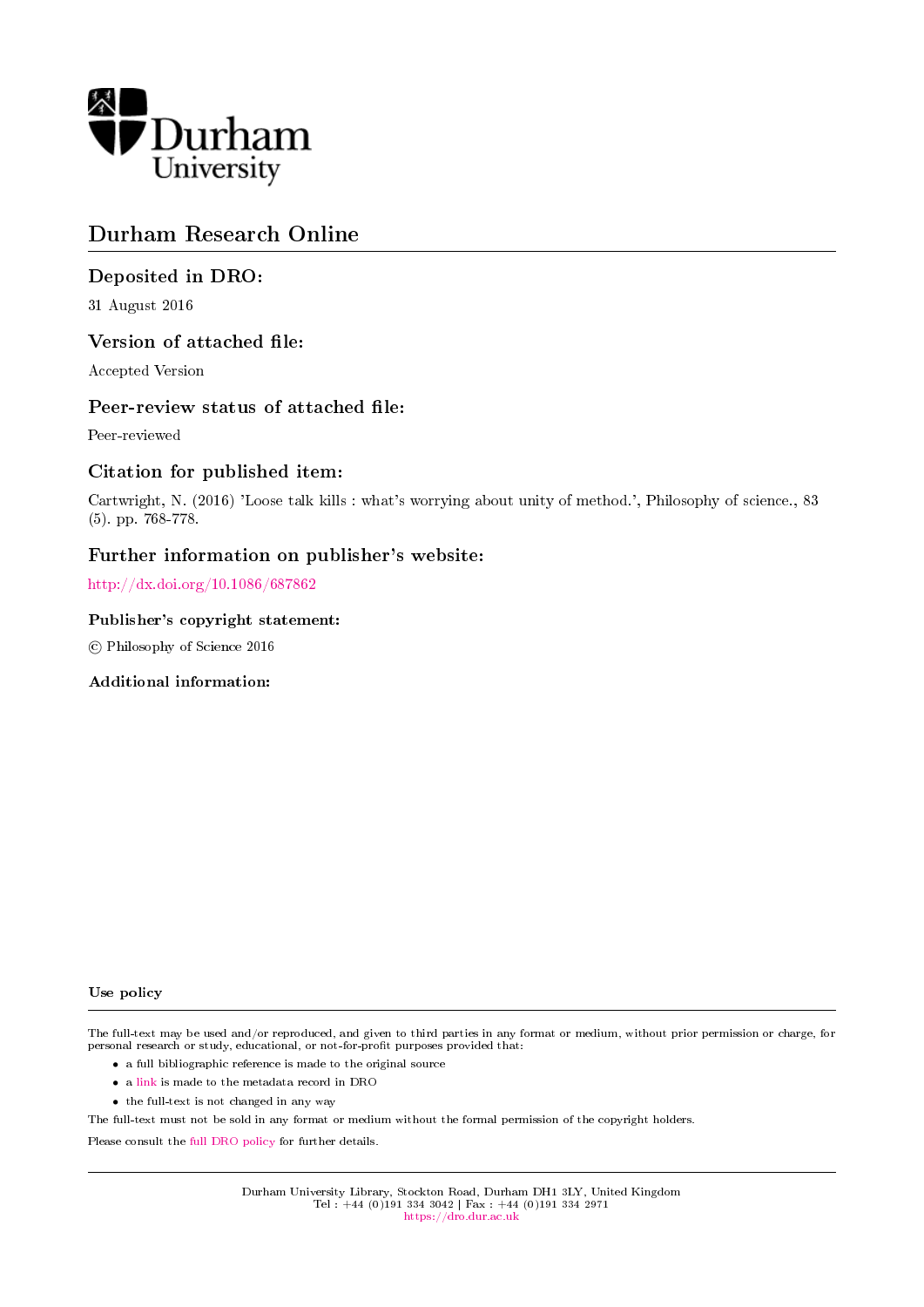# **Loose Talk Kills: What's Worrying about Unity of Method**

Nancy Cartwright

### **Abstract**

There is danger in stressing commonalities among methods because the differences matter in fixing the meaning of our claims. Different methods can, and often do, test the same claim. But it takes a strong network of theory and empirical results to ensure that. Failing that, we are likely to fall into inference by pun. We use one set of methods to establish a claim, then draw inferences licensed by a similar-sounding claim that calls for different methods of test. Our inferences fail and bridges we build (or policies we set) depending on them fall down.

### **1. What's Here.**

Perhaps we can find a sufficiently general and abstract description that homogenizes our many disparate scientific methods. But there is danger in the enterprise. Failing a good, well-established, thick theory of the concepts we employ, the methods we use to test claims involving these concepts play a central role in fixing exactly what those claims are. And we must be clear about exactly what claims we are making if we are to know what inferences we can draw from them. We must be wary of 'inference by pun': drawing inferences that follow legitimately from a claim employing the same words but which is not the claim we have established, whose meaning is fixed in part by the test procedures we have used to establish it. I elaborate this worry in Section 2. Section 3 illustrates using causality as an example. But the lessons apply equally to a great many central scientific concepts.

## **2. What Claim are we Making?**

Two decades of emphasis on scientific practice in Science Studies underline that a vast number of practices make up science, including classifying, experimenting, measuring, settling on standards, designing and building machines (cf. machine physics) and technology (like the laser or Kelvin's Atlantic cable), constructing models and blueprints for real-life situations, creating new substances and materials and new ways to change the world (that contemporary genetics witnesses repeatedly), developing new mathematics, discovering, creating, and stabilizing phenomena, calculating, inferring, making, refining and defending concrete claims about specific situations and specific systems, providing a vast number of low level ceteris paribus laws, etc. It is this thick web of procedures and applications that give content to our scientific claims. Without them the claims are mere words, as Thomas Kuhn argued:

Consider ... the quite large and diverse community constituted by all physical scientists. Each member of that group today is taught the laws of, say, quantum mechanics, and most of them employ these laws at some point in their research or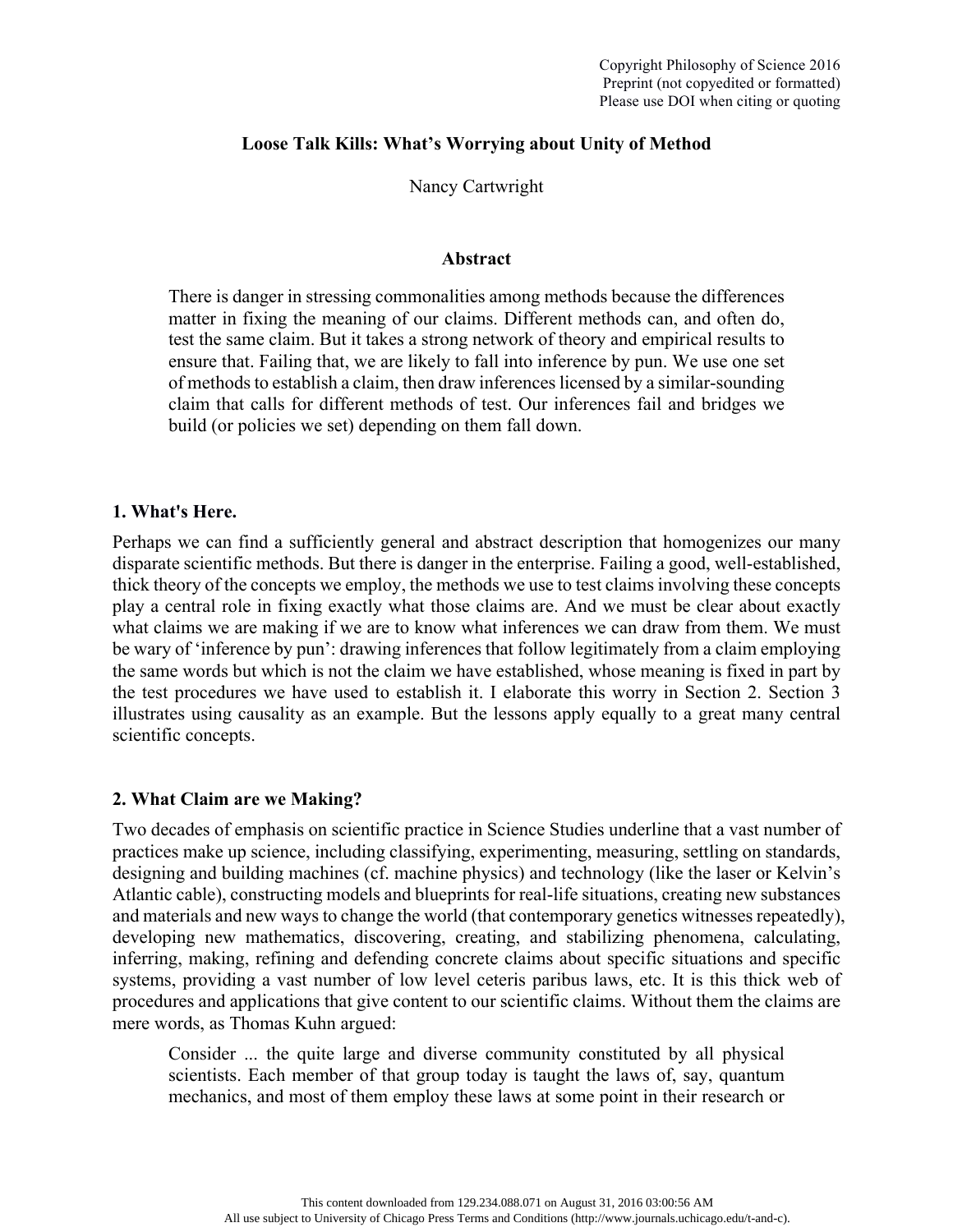teaching. But they do not all learn the same applications of these laws, and they are not therefore all affected in the same ways by changes in quantum mechanical practice. On the road to professional specialization, a few physical scientists encounter only the basic principles of quantum mechanics. Others study in detail the paradigm applications of these principles to chemistry, still others to the physics of the solid state, and so on. What quantum mechanics means to each of them depends on what courses he has had, what texts he has read, and which journals he studies. … [T]hough quantum mechanics (or Newtonian dynamics, or electromagnetic theory) is a paradigm for many scientific groups, it is not the same paradigm for all. (Kuhn 1962, 49-50)

These ideas are developed by Peter Galison, who argues that different scientific groups imbed what can seem the same concepts in very different networks of practice and inference that thus embody different understandings. Groups with different 'thick' understandings communicate to some extent via stripped down 'pidgin' languages---but the understandings and practices imbedded in these pidgins are far from sufficient to do the tasks of any of the separate groups (Galison 1997).

Kuhn's points generated decades of discussion about the rationality of theory change, supposing that he had shown that new theory and old do not refer to the same thing with the same words and hence do not contradict each other. My concern is rather with the *use* to which we put scientific knowledge. The topic in this symposium is unity of method. Maybe there are somethings all scientific methods have in common and there may be some good purposes served by adumbrating these. But when it comes to use, it is crucial to stress the disunity and particularity of the methods and practices that interpret and support scientific claims. There has long been the rosy hope that we can establish results that sail free of the methods, practices, techniques, successful predictions and applications, and rich web of concrete low theory that interpret and support them: We can take scientific results and put them on a shelf in a knowledge supermarket for consumers to take away to use in new homes. This is dangerous. If the uses we make of scientific claims are to be successful, we must ensure that the methods and practices used to establish a scientific claim are sufficient to support the inferences we draw from it. To do the contrary is to fall into *science by pun*.

The claims of science must be supported---in detail---by empirical facts. This support is witnessed by success in predicting and intervening precisely in the world. If so, what is supported are claims *as interpreted through the network of concrete assumptions and practices that afford the successful predictions and interventions*. Although I shall illustrate my worries about unity of method by drawing out the lessons of *causal pluralism,* there is nothing special about causality; what is true of it is widely true. It is important to keep different methods differentiated because they so often are methods appropriate to finding out about *different things*, even if these things share a common name; and what follows from knowledge about one of these things will not follow from knowledge of another.

Figure 1 illustrates differences between monist and pluralist accounts of scientific concepts, using 'cause' for illustration. Causation is what Otto Neurath called a *Ballung* concept, a concept with rough, porous boundaries, a congestion of different ideas and implications that in various combinations are brought into focus for different purposes and in different contexts(Cf. Cartwright et al. 1996, Cartwright and Bradburn 2011). Concepts like this can, and often do, play a central role in science, and especially in social science. But they cannot do so in their original form. To function properly in a scientific context they need to be made precise.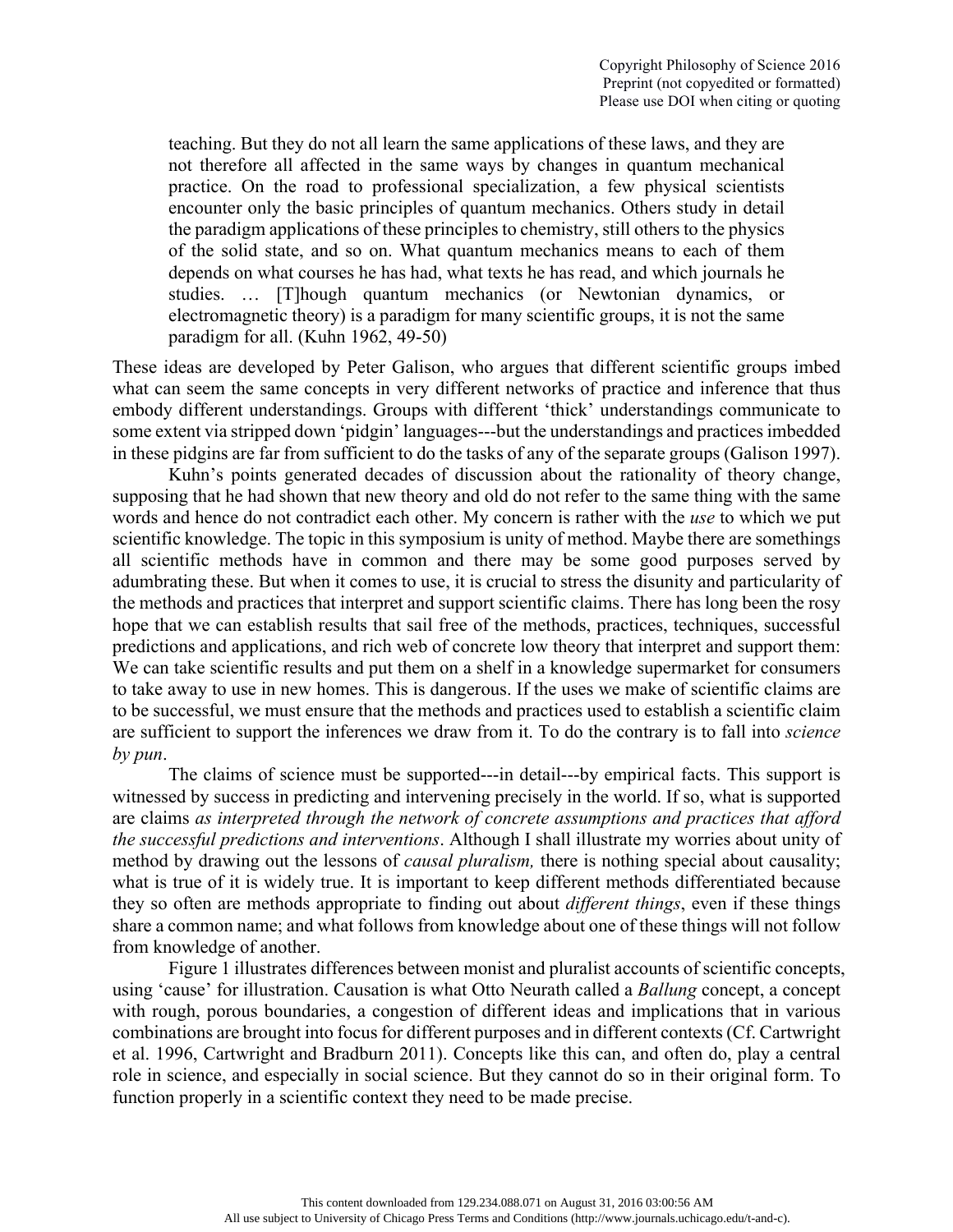

Figure 1. Causal Pluralism vs. Causal Monism.

The right-hand side of figure 1 pictures a central, non-fuzzy core to this concept that can, possibly with great effort, be characterised precisely; 'causes' picks out some one relation; and the variety of methods employed in discovering causes are all methods for testing for that one relation. We establish this relation in a variety of ways but no matter how it is established, we can draw the same conclusions.

Despite vast philosophical effort, we have not found any such central core that can properly be used in science, where rigor matters. The notions on offer and our theories about them are too thin; they do not allow us to draw many conclusions beyond what follows narrowly from the assumption that a given relation satisfies our definition. We don't have an empirically wellsupported web of inferences that attribution of the defined relation supports.

The left-hand side of figure 1 fits better with what I see in scientific practice. 'Cause' has no precise 'central core'. The trick in bringing it into a scientific context is not to find the 'right' characterization but rather to construct a characterization that does the jobs that we want to do when we use the term in that context. When it comes to testing causal claims, different methods are appropriate to different characterizations---and correlatively, for different characterizations, different inferences can be drawn from claims employing the concept 'cause'. Characterizations will be done in different ways in different scientific disciplines, serving different ends and to fit with the different concepts, methods, assumptions, and standards operating in these disciplines. The more precise scientific concepts that result are then different from each other and different from the original Ballung concept.

I sometimes use the ugly word 'precisification' to describe the process by which a *Ballung* concept is transformed into one fit for science. Sophia Efstathiou (2009) calls this process "found science" on the analogy of found art. Damien Hirst's shark in formaldehyde is still a shark but it is not the same shark as when it was swimming in the sea. It has been made suitable for an artistic context, to serve specific artistic purposes. In Efstathiou's words, the shark has been "founded"---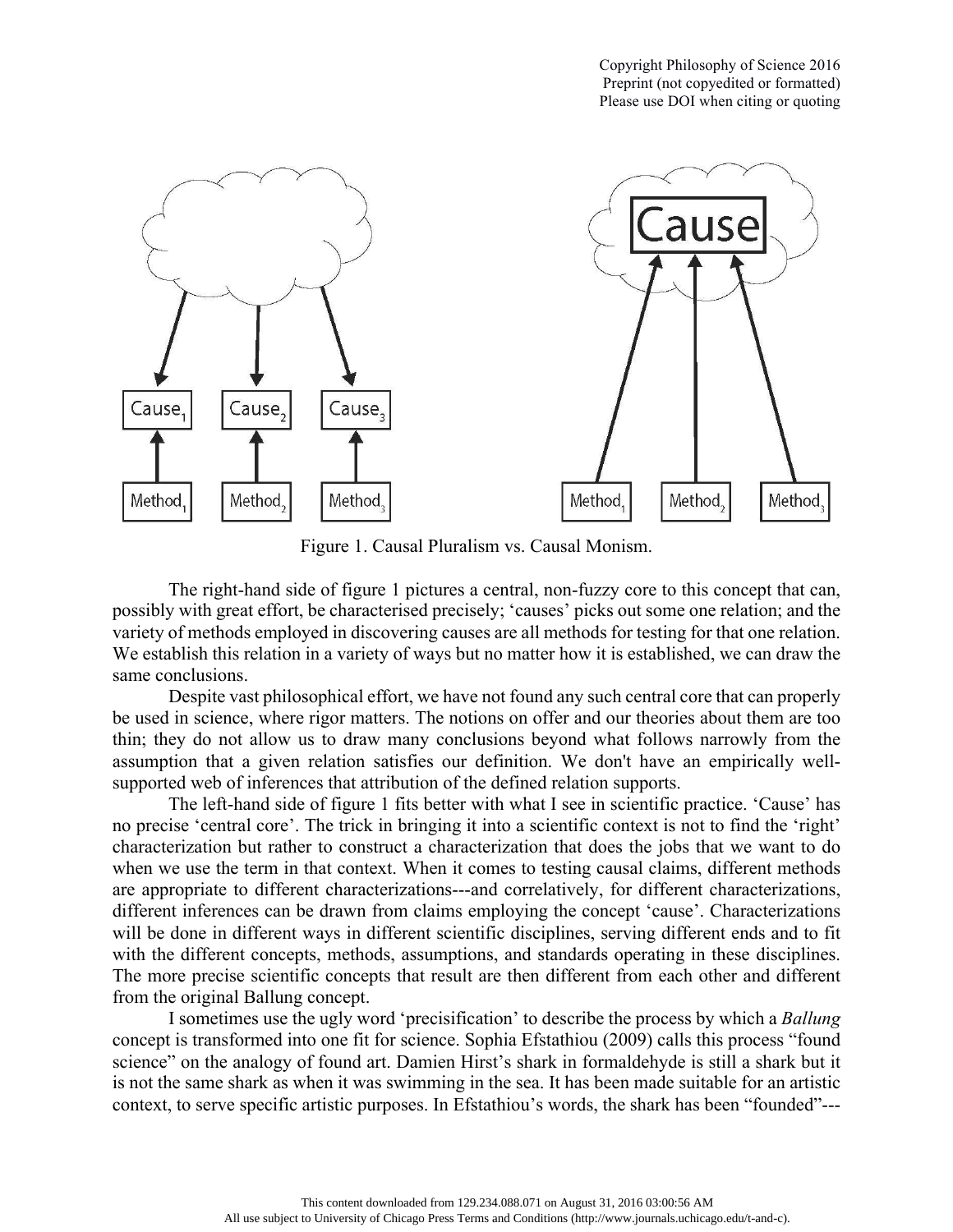given a form appropriate to serve its new purposes---in the artistic context. But the shark 'founded' as art loses most of its original functionings, including its ability to be founded in other contexts, such as shark soup.

Similarly the different foundings of a *Ballung* concept like 'cause' or 'race' are not different ways of characterizing what remains the same concept. What can be shown true of 'cause' under one founding cannot be presumed true under another, and empirical methods that work for telling where one obtains do not normally secure a causal relation that has been founded in any other way. In particular they do not license inferences that follow given other foundings.

The left-hand side of figure 1 pictures causal pluralism: different concepts differently founded for different purposes, all equally entitled to the name. Causal pluralism is not a philosopher's game; it has real bite. We must not establish causal claims that have one interpretation, then use them as if they had a different one or we are headed for disaster. As both Popper and the Positivists insisted, where scientific claims are to be taken seriously, it matters exactly what those claims are.

Consider evidence-based policy, where three different kinds of causal claims are regularly conflated: (a) Generic claims that hold locally: a cause-kind causes an effect-kind in some particular kind of situation ('C causes E somewhere'); (b) generic claims that C causes E 'widely'- --across a range of situation types; (c) singular predictions that C will cause E in a specific new situation ( $^{\circ}$ C will cause E here').<sup>1</sup> Here is an example, not untypical but particularly striking because it mixes all three together, without note, in just one sentence, from a defense of randomized controlled trials (RCTs) in development economics by Esther Duflo and Michael Kremer, the first an MIT economist, the second at Harvard, both at the Jamil Poverty Action Lab : ''The benefits of knowing which programs work … extend far beyond any program or agency, and credible impact evaluations … can offer reliable guidance to international organizations, governments, donors, and … NGO's beyond national borders." (Duflo and Kremer 2005, 205)

'Which programs work' is about what works to produce the targeted effect widely; impact evaluations tell us that a program produced the effect somewhere; 'reliable guidance' predicts that the program will produce the effect in a new situation. This kind of conflation can lead to bad policy predictions and bad policy predictions can lead to bad development outcomes, completely contrary to the hopes of the authors.

The worry is that policy will proceed by pun. A program is implemented somewhere and a careful after-the-fact evaluation is carried out to see if it achieved the intended results, say via an RCT. This can show that the program had a positive effect size there---e.g. a positive difference in the mean of the targeted effect in treatment and control groups---in the situation where it was tested. Add a handful of metaphysical and empirical assumptions, including that the situation of the treatment and control groups is governed by a set of the same linear causal laws, that there is a probability measure over the quantities in those causal laws for the combined treatment/control population, and that the study design ensures that the treatment and control groups differ only by values for the treatment variable and its downstream effects (or nearly enough so). Then a positive effect size shows that the treatment genuinely figures as a cause of the effect in a law governing that situation there (Cf. Cartwright and Hardie 2012).

This provides evidence that the same cause figures in a law for a new situation only supposing that the new situation is governed by the same relevant causal law as the study situation.

 $1$  Of course these kinds of claim are themselves multiply ambiguous.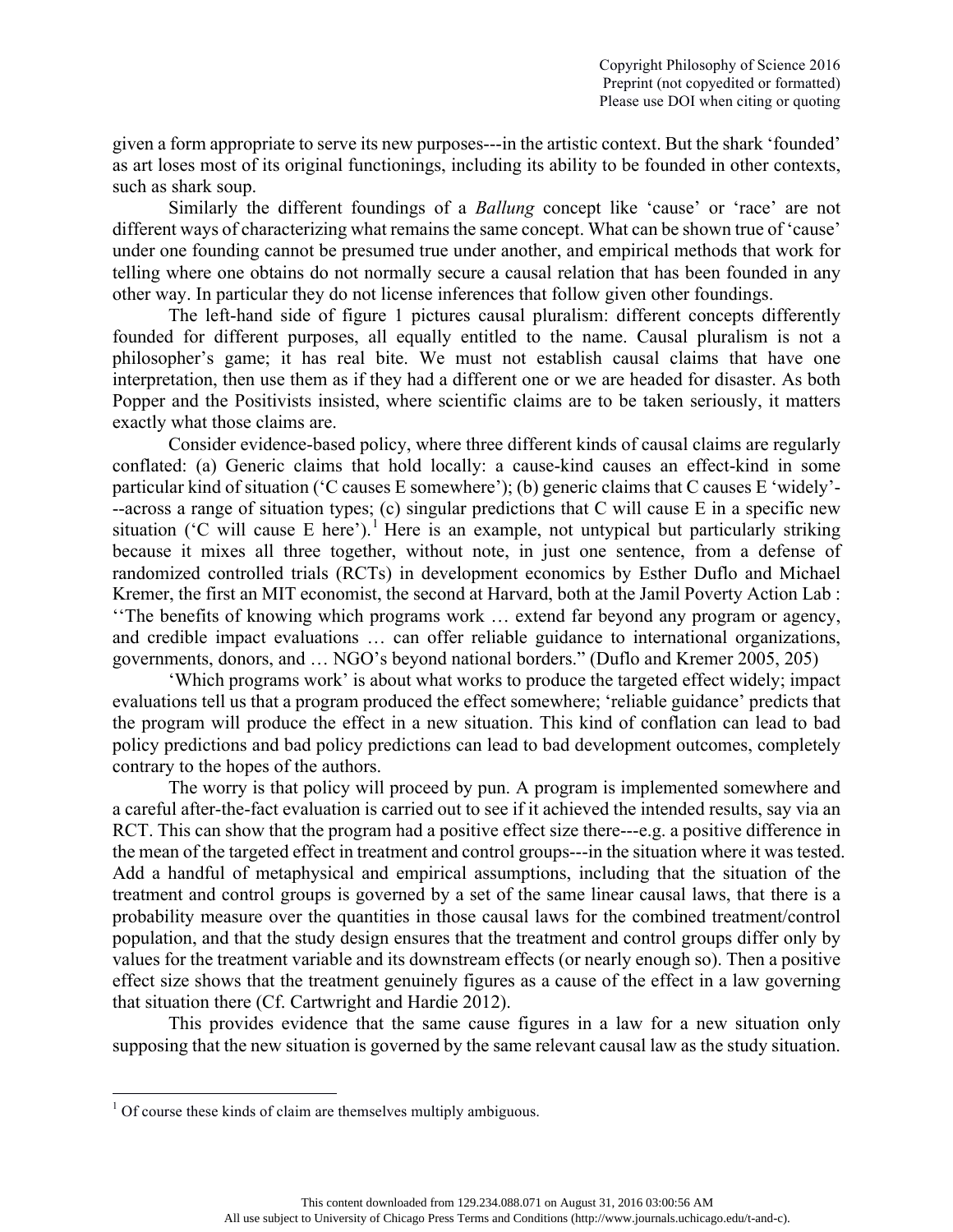And it provides evidence that the effect size will be positive in a new situation only  $if^2$  in addition the interactive causal factors in that law have the same distribution in the target as in the study situation---an assumption that is often unlikely to be true. So a great deal of work needs to be done if the methods that establish 'It works there' are to be relevant to 'It works here', and you cannot avoid this work by just eliding the 'here' and 'there' and acting as if the claim established and the claim put to use are one and the same.

Of course the problem is not restricted to concepts of causality but is endemic throughout the sciences. Nor am I alone in my concerns. William Wimsatt, for example, issues a similar warning against punning in science: "Applying a heuristic to a problem *transforms* the problem into a non-equivalent but intuitively related problem … But it is not the same problem, so beware: answers to the transformed problem may not be answers to the original problem." (Wimsatt 2007, 135)

# **3. Some Foundings for 'Causes'.**

There are a variety of different accounts of causality prevalent in philosophy of science now. Each lays out important facts about how a system of relations must behave if the relations are to be labelled 'causal' under that particular precisification; each can be seen as a distinct way of founding more precisely the concept of causation. I shall focus on two: (1) a notion of causality suited to James Woodward's level invariance test, and (2) a notion characterized by the three basic axioms for causal Bayes nets (CBNs): (i) the causal Markov condition (CMC), (ii) faithfulness, and (iii) minimality. $3$ 

(1) Woodward (2003) introduces *level invariance* in the context of what I call "epistemically convenient linear deterministic systems" (Cartwright 2007, 161) or ECLDSs. A linear deterministic system (LDS) is *epistemically convenient* if each effect in the system has at least one special cause that does not cause anything else in the system except by causing that effect, and the set of special causes is variation-free. $4$ 

Suppose we take---as in (Cartwright 2007, 154) for instance---a set of familiar-looking axioms like irreflexivity and asymmetry that a scientific concept of causation might satisfy, plus the assumption that the causal laws of an ECLDS are responsible for any other true functional relations that obtain in it (i.e. that all 'spurious' relations derive from genuine causal laws) as an implicit definition---in Efstathiou's words, a 'founding'---of a concept of causality that could obtain in an ECLDS. It is then provable that testing for Woodward's level invariance is a reliable method for arriving at causes in the sense of 'cause' picked out by these axioms: an equation satisfies Woodward's level invariance criterion if and only if it is a causally correct principle in this particular precisification of 'cause'.<sup>5</sup>

(2) Let me now turn to *Causal Bayes nets.* Here we find theorems that show the tight fit I

<sup>&</sup>lt;sup>2</sup> Almost 'only if'. Effect size is a function of the mean, which can of course be the same without the same distribution. 3 Roughly CMC says that causal parents screen off effects from everything else except effects of the effect; Faithfulness, that causal parents and offspring are probabilistically dependent; minimality, that there are no more causal relations than necessary to account for the probabilistic dependencies and independencies described under CMC and Faithfulness (Cf. Spirtes, Glymour, and Scheines 2000).<br><sup>4</sup> That is, together they can take any combination of values from their separate ranges.<br><sup>5</sup> The proof also provides a much needed characterization of what it m

representing 'missing factors'---like the regression equations Woodward and others discuss that play a central role in social and economic sciences---to be causally correct.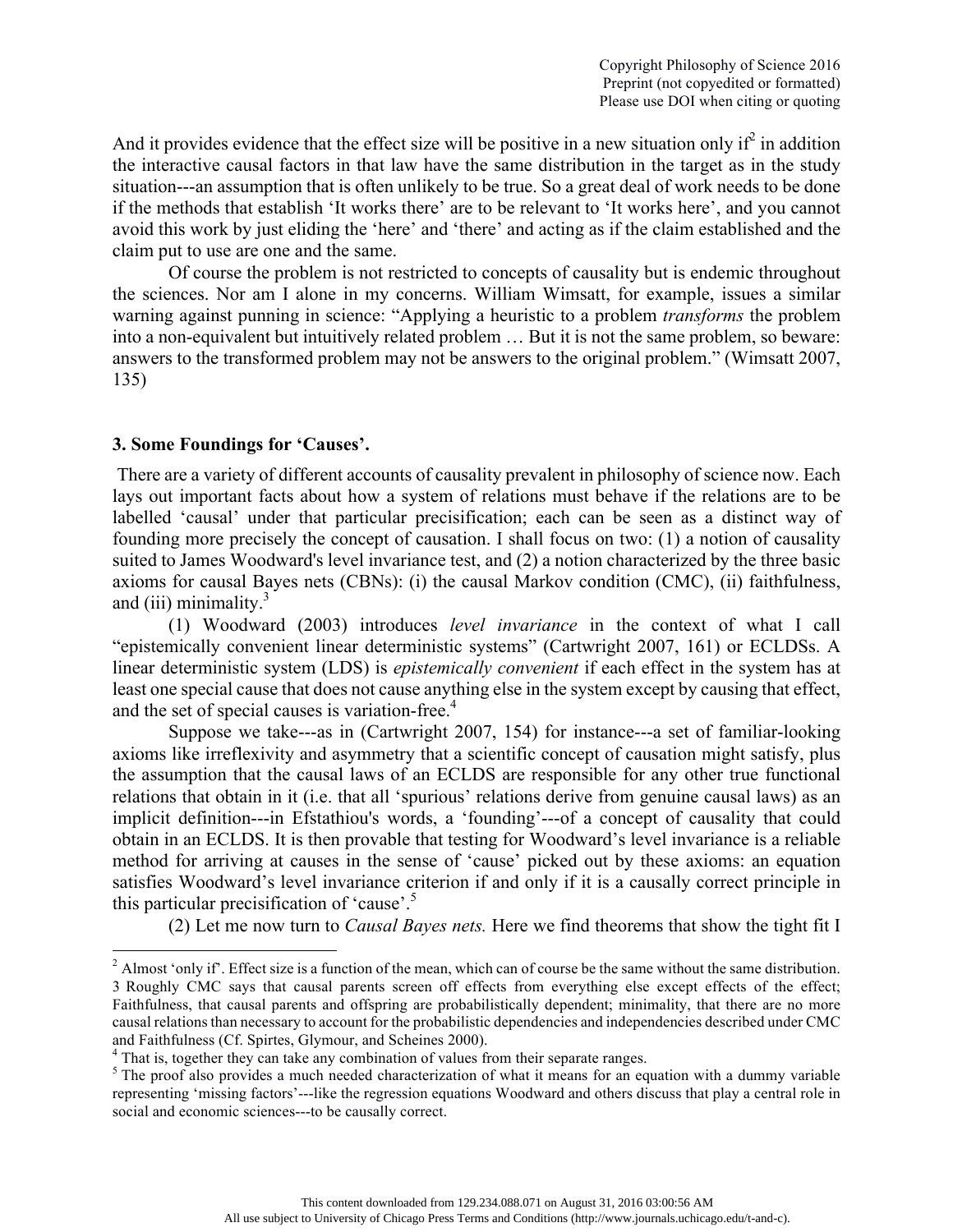advocate among characterization, methods, and use. Many of the CBN algorithms for discovering causal claims are provably valid so long as the three central CBN axioms are satisfied.<sup>6</sup> That means we can take the axioms to characterize what is meant by 'cause' and be assured that the methods for finding out about causes are reliable for finding out about relations thus characterized as causal.

We also are assured that we have reliable ways to put that causal knowledge to use. There is, for instance, a well-known "manipulation theorem" in (Spirtes, Glymour, and Scheines 2000, 47) that describes what happens under a 'manipulation' of a given quantity to the probabilities of other quantities, assuming these are all governed by causal principles that satisfy the CBN axioms relative to the joint probability over the total set of quantities. But 'manipulation' is a very specific kind of change under very specific assumptions about the operative causal principles, including their stability as values of variables change. So warranting the claim that some particular set of actions we perform count as manipulations will be no easy matter and we must be careful not to be misled by casual use of the term 'manipulation'.<sup>7</sup>

This tight fit of method and use to characterization has a downside, however. The methods are appropriate only for the concept of causality specified in the characterization, and similarly for the inferences we draw from causal claims, for instance about what will happen under manipulation. Wolfgang Spohn, I take it, would be happy with this. He is explicit in maintaining that causality is characterized by CBN axioms: "Bayesian nets are all there is to causal dependence", he claims (Spohn 2001). But that does not seem to be how all advocates of the methods see it.

Consider, for instance, a repeated conversation between Clark Glymour and me, which can help to make clear the points I have been urging and will bring the discussion back to the start. I worry about cases where the specified axioms fail. Glymour responds by showing all the wonderful ways that have been developed (and some that people have long been using) to cope in those cases to draw causal conclusions without relying on the axioms. But what then are we making claims about? How are we to understand what we mean when we claim 'X causes Y'? Glymour seems uninterested in characterizations of 'causes' and so far as I know no characterization has been offered as such since the first work by Glymour, Scheines, and Spirtes (which seemed to adopt my view that generic causal claims are claims about what singular causal happenings would occur with what probability---inviting, of course, a characterization in turn for the concept of singular causation).<sup>8</sup>

Perhaps though I am illicitly supposing causal pluralism. Perhaps all these different methods, the ones where the axioms hold and those that cope when some of the axioms fail, are-- -as on the right-hand side of figure 1---just different methods of finding out about a single causal relation, and in particular one for which the inferences we wish to make hold. In that case my worry about drawing inferences by pun is unfounded. But still the overall question looms. What guarantees that these methods are correct for establishing claims that support our inferences? No matter whether a term bears a monist or a pluralist interpretation, in science, where rigor matters, we need arguments to justify that the methods used for establishing claims support the conclusions drawn from them. There may be a kind of unity of method here: Our methods for testing claims

 $6$  Some are also valid for specific weakenings and others for specific strengthenings of the axioms. What I say in the text follows for those as well, assuming the characterization of 'cause' is adjusted accordingly.

 $^7$  Glymour himself is careful about this. Cf. (Meek & Glymour 1994, 1010).<br><sup>8</sup> This is also the view supposed in the Holland and Rubin defense of RCTs, which they take to provide the average *individual* effect size (Cf. Holland 1986).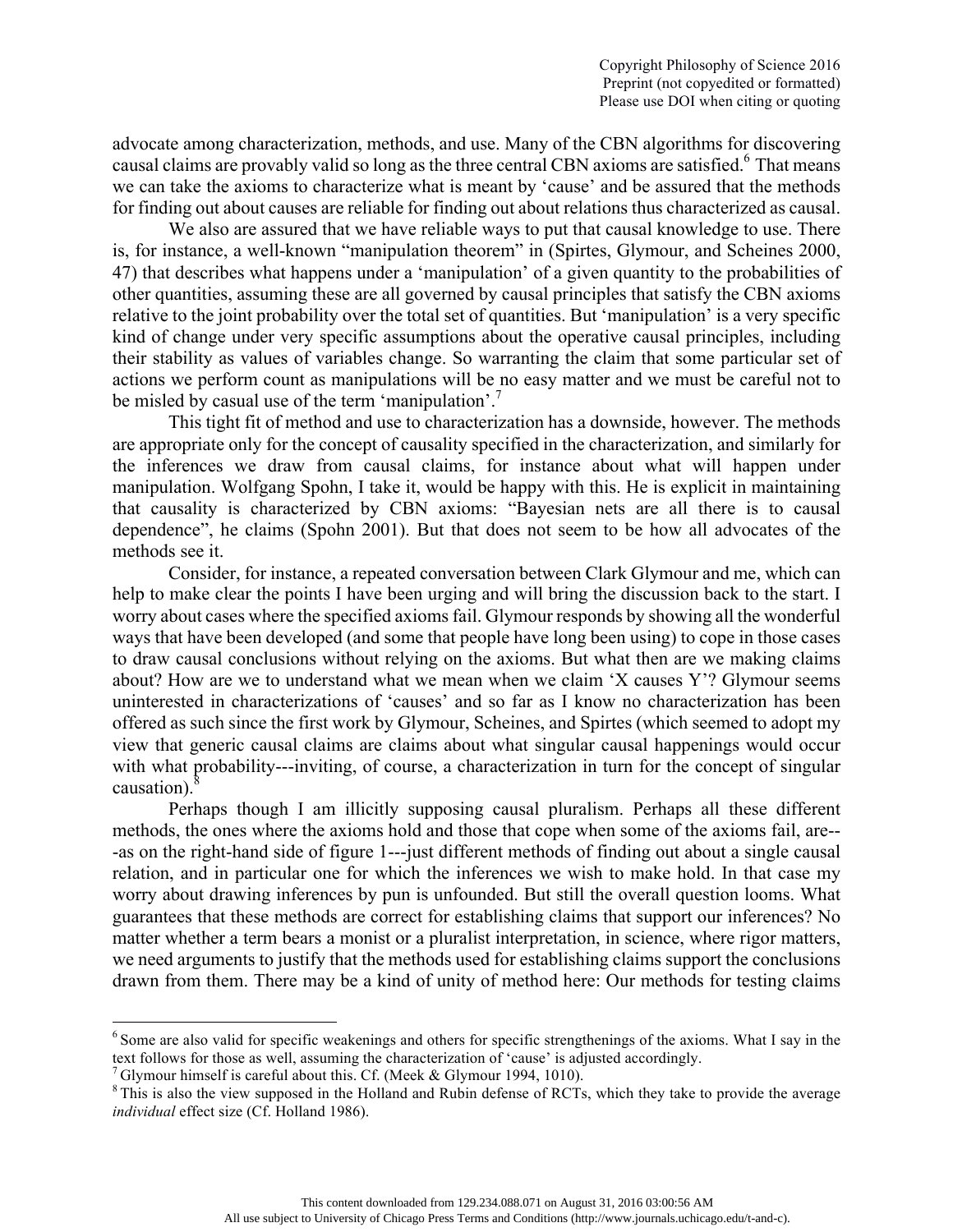with the word 'cause' in them may all be targeted at one and the same relation. But without a good characterization of what that relation is and how it behaves, we are not entitled to suppose that.

This is a worry I have about over optimistic application of the nice work of Judea Pearl (2000). I worry about the comprehensiveness of his methods, not their validity. Pearl offers a complete methodology from hunting causes to using them. First he provides a general way to represent causal principles, maintaining that his representations are general enough to treat any kinds of causal principles we are familiar with. I don't quarrel with this here. Second he offers a detailed semantics for inferring singular counterfactuals from causal principles of this form. Nor do I quarrel with this here. Third he points to reliable methods like CBNs and RCTs for inferring causal principles from probabilities. Though we probably disagree about how widely the assumptions hold that are necessary for these methods to be valid, I agree that the methods are powerful and can be reliable. The scheme is ideal. We have trustworthy methods for going from data to model and from model to prediction. So the predictions are well supported by the empirical evidence.

The problem is in the join-up. We need reasons to suppose that the causal principles that produced the data in the studied situation are the same as those that produce the outcomes we want to predict in the target situation. But we seldom have such guarantees. The probabilistic methods that Pearl and others endorse for discovering causes can provide good descriptive accounts of the network of causal relations that obtain in various populations. These can be a part of the evidence base for the more basic science that allows us to predict what the causal principles might be in new situations.

But simple induction, even if the models are for what is supposed to be the 'same' population, is seldom a good tool of inference---and to be warranted in using it, we need good reasons to believe we are studying an entrenched structure. Otherwise for new situations we need to predict new principles and we can't do this by collecting statistics on populations in the not-yetexisting situations. To predict laws for new situations we need theory and the large and tangled confluence of evidence and hypotheses that go into building up and supporting reliable theory. This is well beyond the network of statistics and background empirical and metaphysical assumptions that matter immediately to correct use of CBN methods or applications.

## **4. Conclusion.**

Just what can we do when we know that X causes Y? As I have stressed, that depends on what 'causes' means in this claim and that in turn is tightly tied to how the claim is established. So rather than focus on unity of method, I urge we devote more attention to comparisons among our methods and the various precissified concepts they measure. Sticking with the *Ballung* notion of cause for illustration, we need answers to:

- 1. Which foundings of 'cause' are various familiar methods for causal inference good for discovering/testing?
- 2. How good are they at these jobs, both in the ideal and in the kinds of conditions that obtain in practice?
- 3. How good is the argument that vindicates each method? Are there deductive proofs as there are for some CBN algorithms? Do the arguments depend on empirical assumptions? If so, do we have a good, well-grounded sense of the kinds of situations in which those assumptions obtain?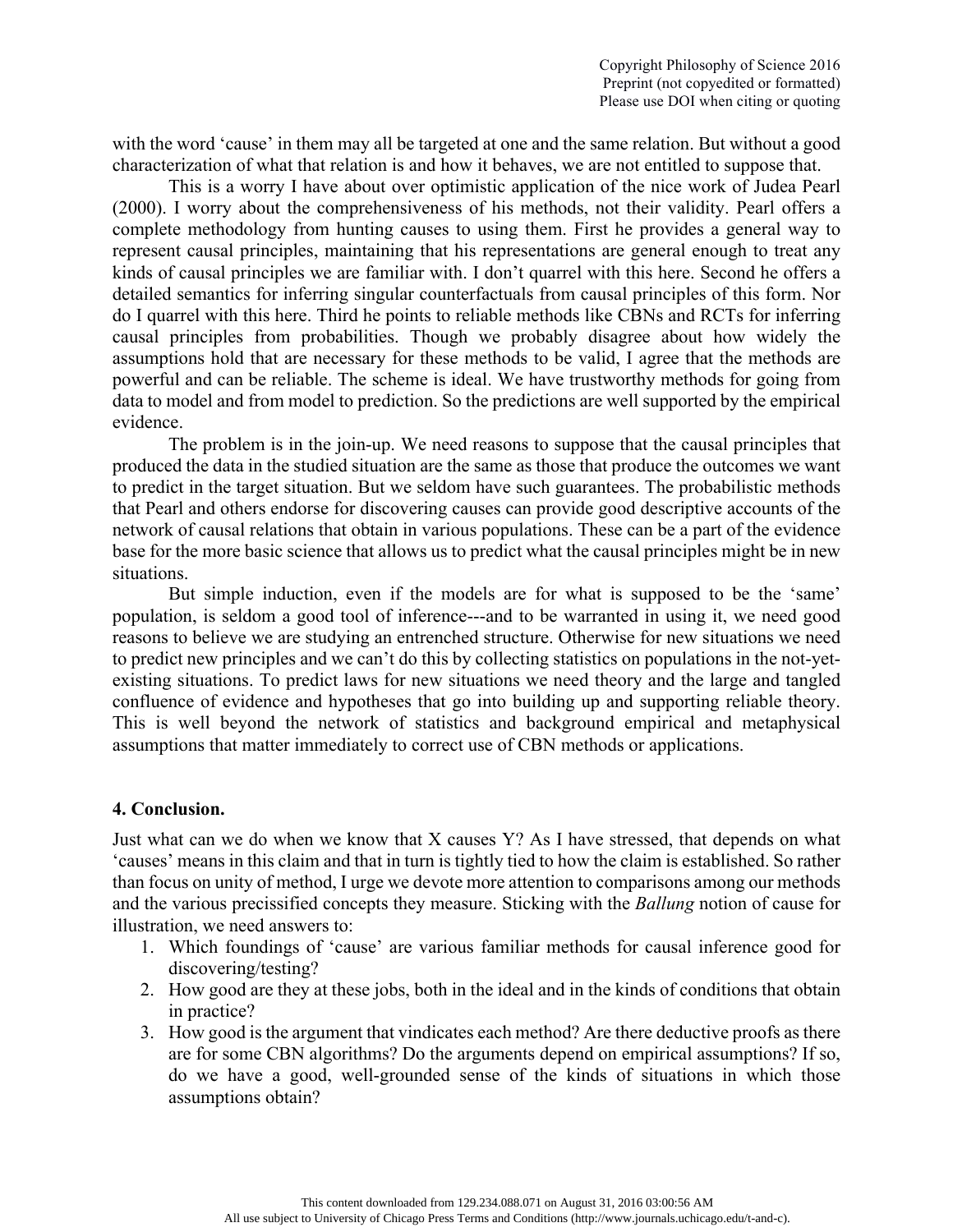- 4. What kinds of inferences follow given causal claims understood under various foundings? What kinds of strategies for achieving what we want are justified?
- 5. How good are the arguments that show that these inferences are valid, with the same questions about empirical assumptions as in 3?
- 6. What features of concrete situations or specific problem settings can help us recognize which foundings, which methods of causal discovery and which uses of causal knowledge are likely to be suited to them?

This last is one of the big jobs facing us: getting concrete. Our characterizations are generally too abstract. For example, I have praised work in CBNs for its formal definitions and proofs. These guarantee we are not guessing about what methods are valid for discovering CBN causality, or for making further inferences from CBN-interpreted causal claims, or for when they are applicable. The explicit assumptions and definitions tell us when. But what do these conditions amount to in the real world? That is issue 6 in my desired catalogue of comparisons and it is of the utmost practical importance.

I return at last to the general lesson my discussion of 'causes' is meant to elaborate. The topic for this symposium is unity of method. Perhaps, as some of the panelists urge, the methods it is appropriate to use for measuring and testing in the sciences can be unified in some way; perhaps we can find some core, some way in which they are all the same. That's fine so long as we do not lose focus on what makes them different, for it is the precise details of the differences that make them fit for the job of scientific testing: that ensure they mesh precisely with the kind of precisely characterized concepts that we employ in science to produce precise and reliable conclusions.

Method must march hand-in-hand with the characterizations that our axioms and definitions lay out. There can be no more unity to the one than to the other. Philosophers still hold out hopes for a single sense of central concepts like 'causes', or perhaps for limiting the splintering to two or three senses---maybe, for 'causes', some version of a production account and some version of a difference-making account. I laud these attempts. It would be very helpful to have a single account, or at least a single core that all acceptable accounts have in common. Still, we want our sciences to produce exact, unambiguous, and precise claims. For these purposes a loose account of what we are talking about or a highly abstract characterization or a mere loose common core will not suffice. We will inevitably be using different foundings for different purposes. What matters is to ensure that the founding fits the purpose and that the methods we use for causal inference are good enough to warrant the conclusions we draw. Inference by pun is unwarranted inference. It is loose talk, and, as the World War II injunction warns: loose talk can kill.